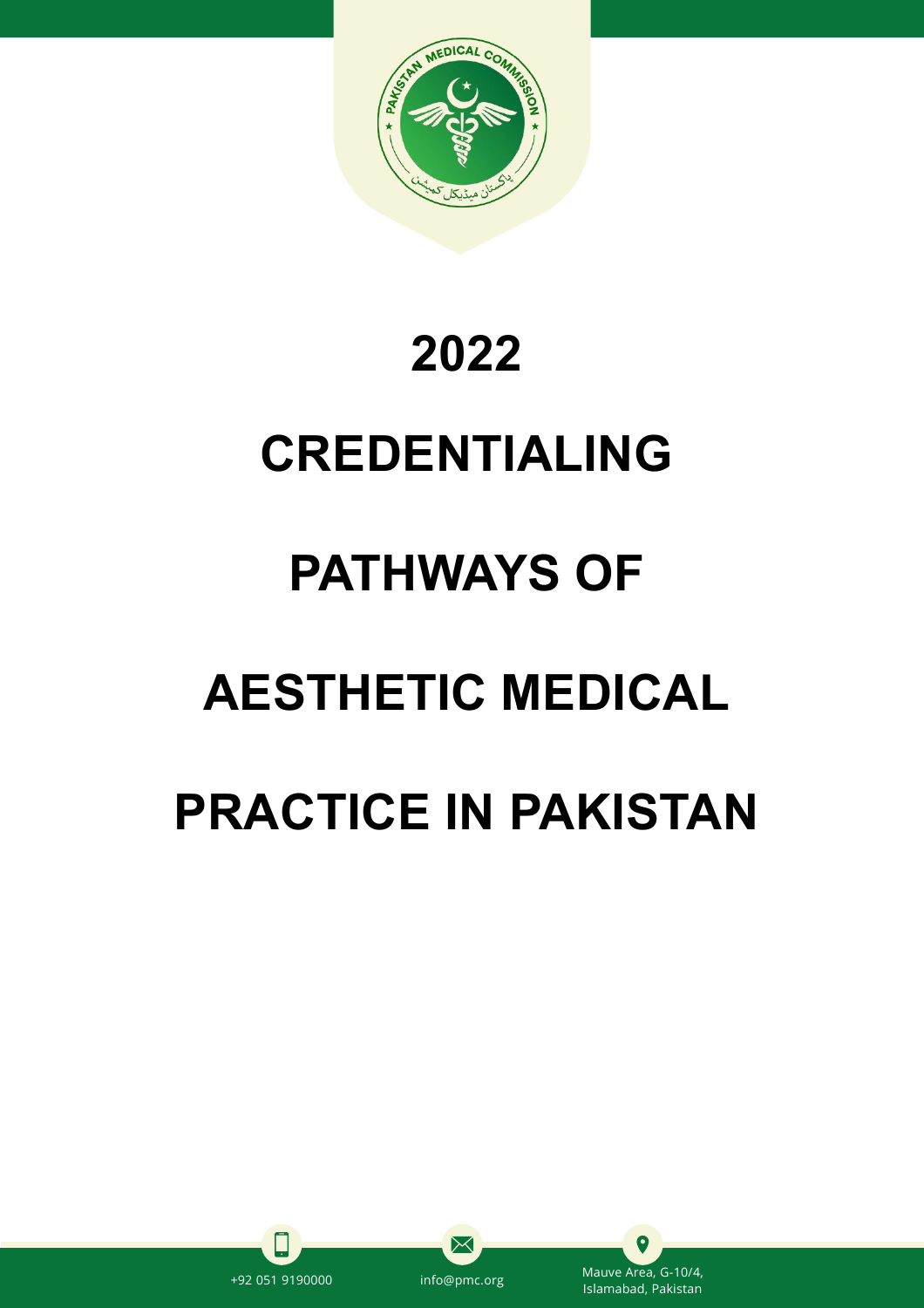### **TABLE OF CONTENTS**

| <b>TOPIC</b>                                                                       | <b>PAGE</b> |
|------------------------------------------------------------------------------------|-------------|
| <b>OVERVIEW</b>                                                                    | 01          |
| <b>SECTION I - DEFINITIONS</b>                                                     | 02          |
| SECTION II - CLASSIFICATION OF AESTHETIC MEDICAL AND SURGICAL<br><b>PROCEDURES</b> | 03          |
| <b>SECTION III - AESTHETIC PROCEDURES</b>                                          | 04          |
| <b>SECTION IV - TRAINING FOR AESTHETIC SURGICAL PROCEDURES</b>                     | 05          |
| <b>SECTION V - TRAINING METHODOLOGY &amp; PATHWAYS</b>                             | 08          |
| <b>SECTION VI - ETHICS</b>                                                         | 10          |
| <b>SECTION VII - ALLIED HEALTH PROFESSIONALS</b>                                   | 10          |
| <b>LIST OF ABBREVIATIONS</b>                                                       | 12          |

MEDICAL CO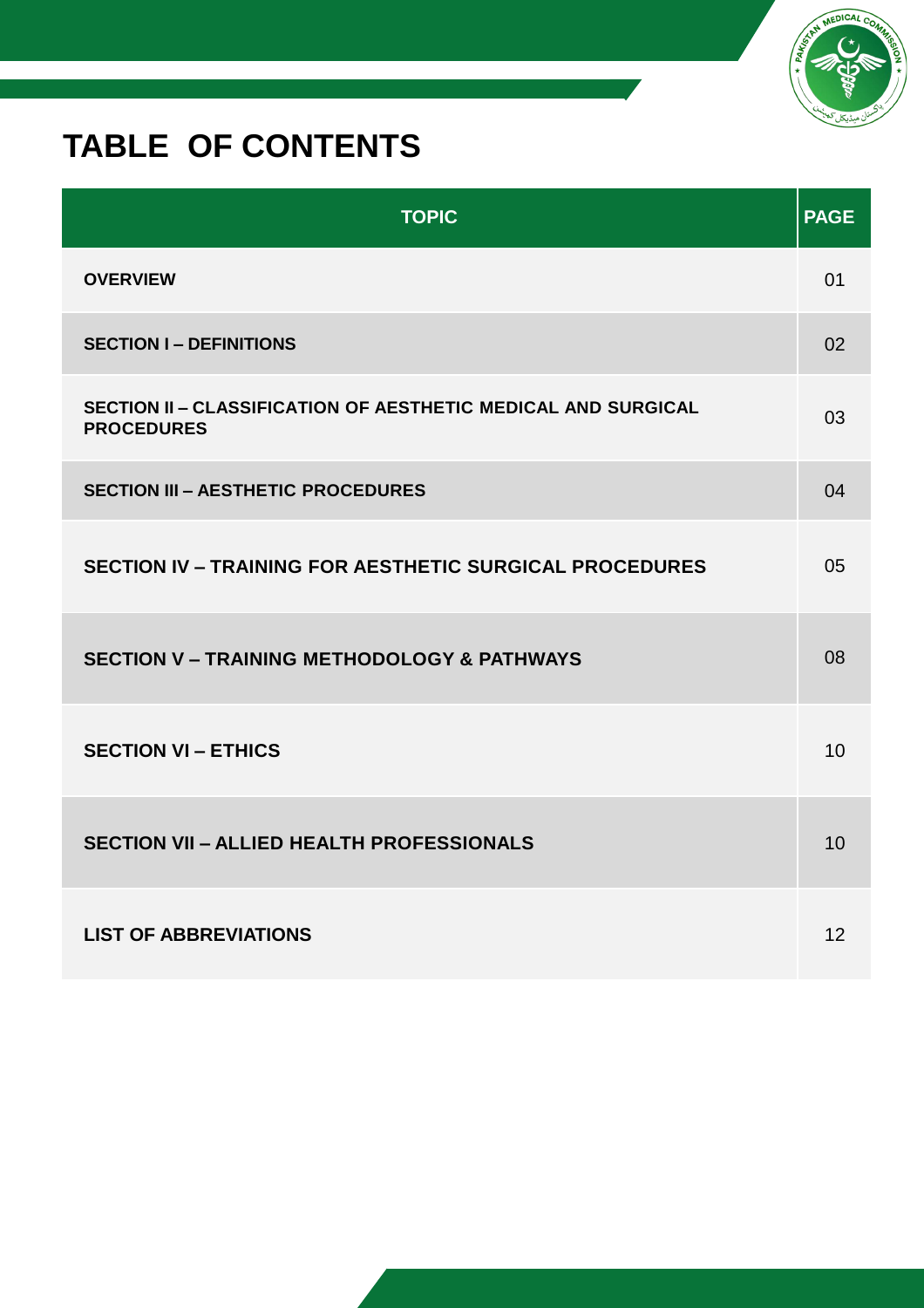

### **OVERVIEW**

In recent years aesthetic medical and surgical practice has gained popularity. It is a consumer driven service, and the patient and public's interests needs to be protected. The Commission recognizes the growing demand of not only wanting to stay healthy but also aesthetically pleasant.

Aesthetic Medicine in its broader terms while not being a specific medical specialty, consists of multiple medical specialities and expertise representing therefore, an area of interest in medical practice. A significant number of medical specialists as well as general medical practitioners are already engaged in the practice of Aesthetic Medicine and a growing demand has correspondingly increased the interest of others to embark on this area of practice.

As patient safety issues are of paramount importance, this practice, like all other medical specialities and practice, needs to be regulated through specific credentialing pathways to enable patients and regulators to be aware of what a particular medical practitioner can and cannot do.

Pakistan Medical Commission (PMC) constituted a Credentialing Committee for Aesthetic practice to identify aesthetic procedures that require formal training and qualifications and for medical practitioners to be inducted into a specific Aesthetic Physicians Register and an Aesthetic Surgeons Register. In addition to the recommendations of the Committee a broadbased discussion was held with general medical practitioners engaged in the practice of Aesthetic Medicine.

As a consequence, the Commission has approved the **"Credentialing Pathways for Practice of Aesthetic Medicine in Pakistan"** and pursuant to which specialists in different fields of medicine such as dermatology, plastic surgery etc. as well as general medical practitioner and general dental practitioners would be inducted into the respective **"Aesthetic Physicians Register"** and an **"Aesthetic Surgeons Register"**.

The Credentialing Pathways provide identification of the Procedures that require formal training and qualification to be recognized as an Aesthetic Physician or Aesthetic Surgeon. In addition, the Pathways provide identification of the Procedures that an Aesthetic Physician or Aesthetic Surgeon can perform with specific credentialing pathways. As medical science advances, any other aesthetic medical procedures in the future that fulfill the criteria of noninvasive and minimally invasive may be added to the list.

The Registers of Aesthetic Physicians and Aesthetic Surgeons shall identify the Procedures in which each is credentialed to practice and may be granted privileges by a health care institution or grant unto themselves subject to operating a licensed health care facility.

The listed procedures and pathways are not exhaustive. The Commission shall insistently assess and evaluate additional and new procedures based on evolution of the aesthetic practice globally to be added from time to time.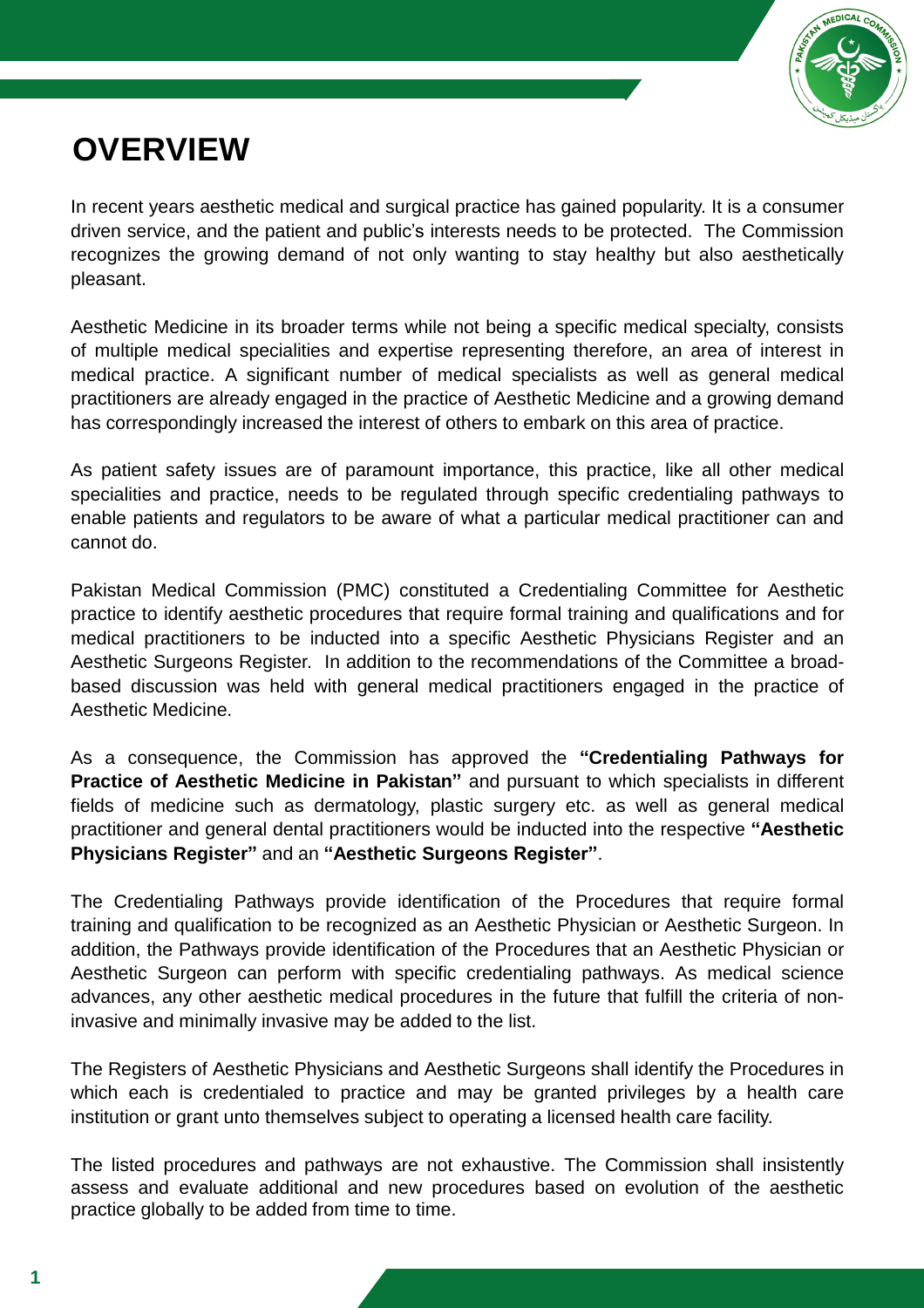

## **SECTION – I DEFINITIONS**

| <b>AESTHETIC MEDICINE</b>                                                                                         | Aesthetic medicine is an area of medicine, dealing with human's health in terms of:<br>external appearance, image, aesthetics, well-being, visible skin changes and<br>discomfort in the quality of life felt by a patient. The purpose of aesthetic medicine is to<br>achieve patients' satisfaction, as to their requirements related to the appearance,<br>elimination of the complexes and the restoration of self-esteem. It is an area of medical<br>practice which embraces multidisciplinary modalities dedicated to creating a<br>harmonious physical and psychological balance through non-invasive, minimally<br>invasive, and invasive treatment modalities which are evidence-based. These<br>modalities focus on the anatomy, physiology of the skin and its underlying structures, to<br>modify the otherwise 'normal' (non-pathological) appearance to satisfy the goals of the<br>patient and are carried out by registered medical practitioners. |
|-------------------------------------------------------------------------------------------------------------------|---------------------------------------------------------------------------------------------------------------------------------------------------------------------------------------------------------------------------------------------------------------------------------------------------------------------------------------------------------------------------------------------------------------------------------------------------------------------------------------------------------------------------------------------------------------------------------------------------------------------------------------------------------------------------------------------------------------------------------------------------------------------------------------------------------------------------------------------------------------------------------------------------------------------------------------------------------------------|
| <b>CORE SPECIALISTS</b><br>(CS)                                                                                   | There are two main medical specialties which deal with cosmetic or aesthetic<br>procedures; Dermatology and Plastic Surgery. Thus, these specialties may be referred<br>to as "Core Specialty "and the practitioners of these specialties may be referred to as<br>"Core Specialists. In addition, Ophthalmologists, ENT, Facio-Maxillary and General<br>Surgeons may also be referred to as Core Specialists for a particular procedure which<br>is specifically part of their post graduate training curriculum.                                                                                                                                                                                                                                                                                                                                                                                                                                                  |
| <b>NON-CORE</b><br><b>SPECIALISTS (NCS)</b>                                                                       | The basic medical and dental qualifications being MBBS and BDS and other<br>Specialities which are not defined as Core Specialities may be referred to as "Non-<br>Core Specialty". Medical and dental general practitioners having a basic MBBS or<br>BDS qualification and practitioners of other Non-Core Specialties who are performing<br>some of the aesthetic procedures, but do not have prior basic training as part of their<br>post graduate training curriculum may be referred to as "Non-Core Specialists".                                                                                                                                                                                                                                                                                                                                                                                                                                           |
| <b>REGISTERED</b><br><b>MEDICAL</b><br>PRACTITIONER (RMP)<br>OR REGISTERED<br><b>DENTAL</b><br>PRACTITIONER (RDP) | Registered medical practitioner or Registered Dental Practitioner is defined as a<br>medical/dental practitioner who is registered and holds a valid Full License to practice<br>issued by the PMC.                                                                                                                                                                                                                                                                                                                                                                                                                                                                                                                                                                                                                                                                                                                                                                 |
| <b>DERMATOLOGIST</b>                                                                                              | A qualified dermatologist is a consultant who holds a post graduate qualification<br>recognized by the PMC and registered on their Full License.                                                                                                                                                                                                                                                                                                                                                                                                                                                                                                                                                                                                                                                                                                                                                                                                                    |
| <b>PLASTIC SURGEON</b>                                                                                            | A qualified plastic surgeon is a consultant who holds a post graduate qualification<br>recognized by PMC and registered on their Full License.                                                                                                                                                                                                                                                                                                                                                                                                                                                                                                                                                                                                                                                                                                                                                                                                                      |
| <b>AESTHETIC</b><br>PHYSICIAN (AP)                                                                                | An Aesthetic Physician includes; (i) All Core Specialists who have fulfilled the training<br>requirements as part of their post graduate training curriculum or acquired such training<br>in addition thereto or have the requisite experience with clear evidence of any or all<br>procedures listed in Table I, and (ii) All Non-Core Specialists who have acquired formal<br>training and/or have more than 5 years experience till 30 June 2022 with clear evidence<br>of training/experience in any or all procedures listed in Table I.                                                                                                                                                                                                                                                                                                                                                                                                                       |
| <b>AESTHETIC</b><br><b>SURGEON (AS)</b>                                                                           | An Aesthetic Surgeon includes; (i) All Core Specialists who have acquired recognized<br>surgical training and fulfilled the training requirements as part of their post graduate<br>training curriculum or acquired such training in addition thereto or have the requisite<br>experience with clear evidence of any or all procedures listed in Table II, or have<br>acquired formal training and/or have more than 5 years experience till 30 June 2022<br>with clear evidence of training/experience in any or all procedures listed in Table II.                                                                                                                                                                                                                                                                                                                                                                                                                |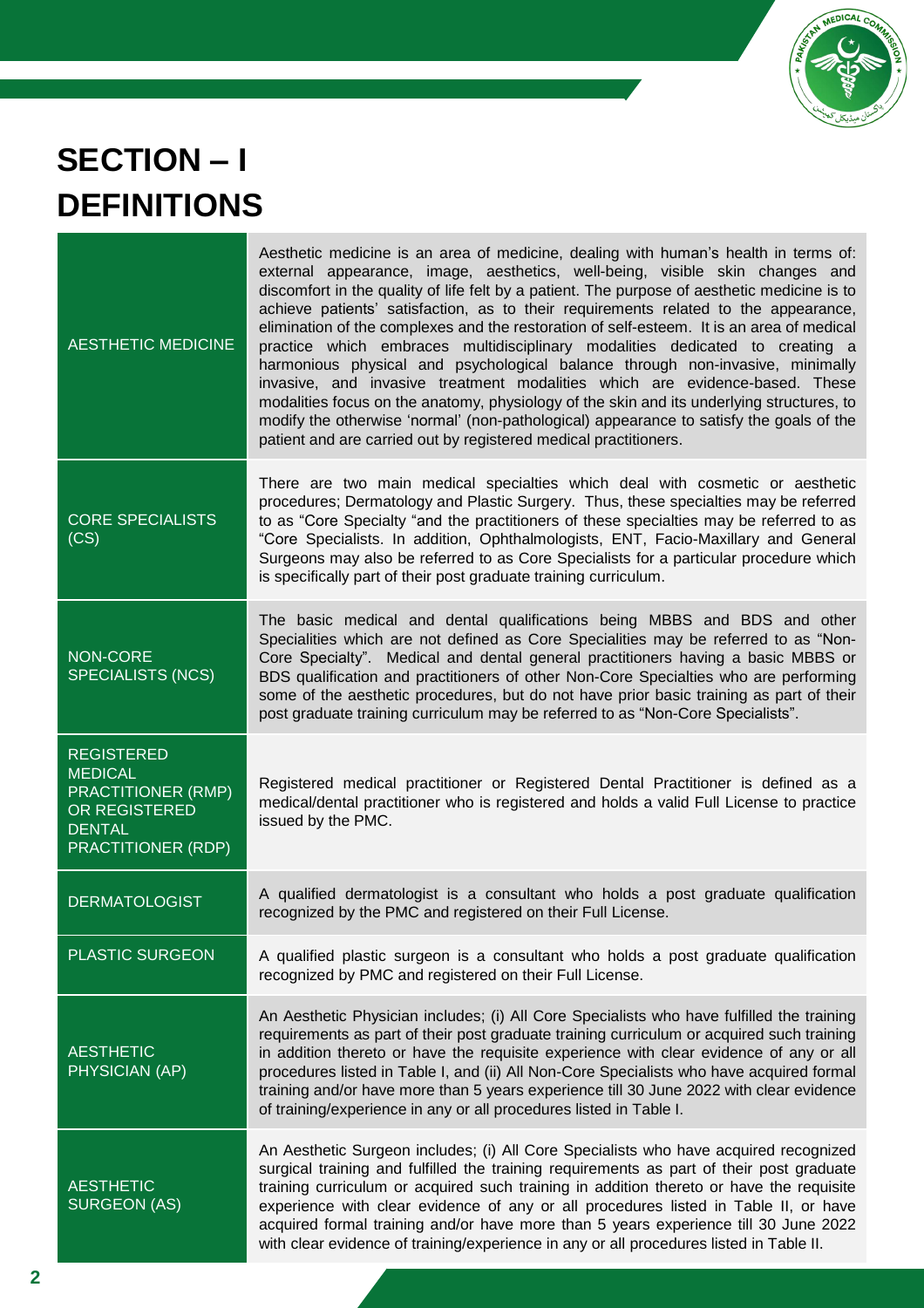

### **SECTION – II CLASSIFICATION OF AESTHETIC MEDICAL AND SURGICAL PROCEDURES**

These procedures can be classified into the following;

#### **a. Non-Invasive Procedures**

External applications or treatment procedures that are carried out without creating a break in the skin or penetration of the integument. They target the epidermis only.

#### **b. Minimally Invasive Procedures**

Treatment procedures that induce minimal damage to the tissues at the point of entry of instruments. These procedures involve penetration or transgression of integument but are limited to the dermis and subcutaneous fat; not extending beyond the superficial musculo-aponeurotic layer of the face and neck, or beyond the superficial fascial layer of the torso and limbs.

#### **c. Invasive Procedures**

Treatment procedures that penetrate or break the skin through perforation, incision or transgression of integument, subcutaneous and/or deeper tissues, often with extensive tissue involvement in both vertical and horizontal planes by various means, such as the use of knife, diathermy, ablative lasers, radio-frequency/ultrasound through cannula or needles.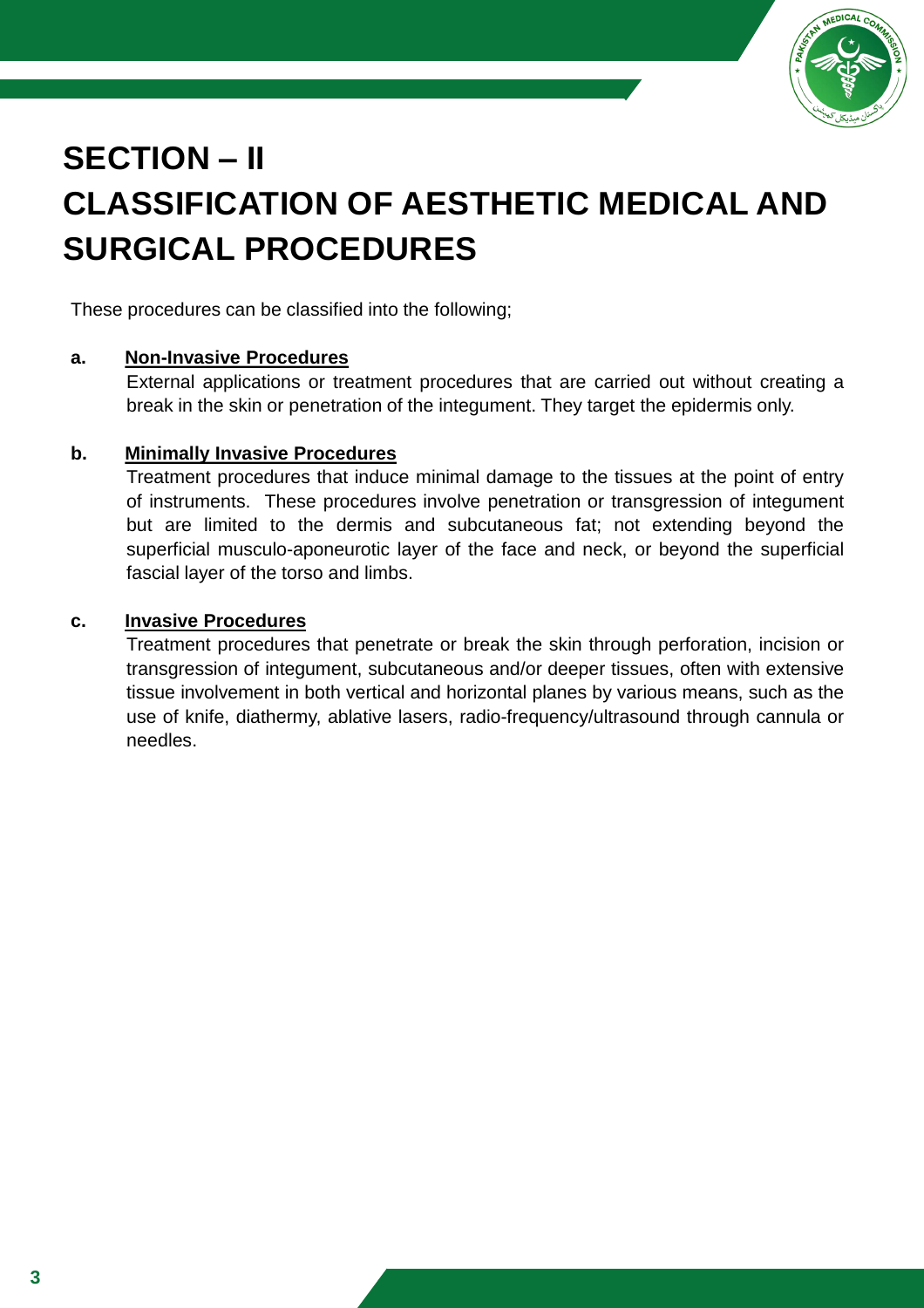

## **SECTION – III AESTHETIC PROCEDURES**

### **TABLE I – AESTHETIC MEDICAL PROCEDURES**

| <b>Sr</b>      | <b>PROCEDURE</b>                                                                                  | <b>CLASSIFICATION</b> | <b>NOTE</b>                                                                                                                                                              |
|----------------|---------------------------------------------------------------------------------------------------|-----------------------|--------------------------------------------------------------------------------------------------------------------------------------------------------------------------|
| 1              | HydraFacial                                                                                       | Non-Invasive          |                                                                                                                                                                          |
| $\overline{2}$ | Chemical Peel (superficial)                                                                       | Non-Invasive          |                                                                                                                                                                          |
| 3              | Microdermabrasion                                                                                 | Non-Invasive          |                                                                                                                                                                          |
| 4              | Intense Pulse Light (IPL)                                                                         | Non-Invasive          |                                                                                                                                                                          |
| 5              | Chemical Peel (medium depth)                                                                      | Non-Invasive          |                                                                                                                                                                          |
| 6              | Lasers for hair removal<br>(e.g. long pulsed Nd:YAG,<br>Diode, IPL)                               | Non-Invasive          |                                                                                                                                                                          |
| $\overline{7}$ | Micro-needling                                                                                    | Minimally Invasive    |                                                                                                                                                                          |
| 8              | PRP (scalp, face)                                                                                 | Minimally Invasive    |                                                                                                                                                                          |
| 9              | Botulinum Toxin Injection                                                                         | Minimally Invasive    |                                                                                                                                                                          |
| 10             | Filler Injection - excluding<br>silicone and fat                                                  | Minimally Invasive    |                                                                                                                                                                          |
| 11             | <b>Superficial Sclerotherapy</b>                                                                  | Minimally Invasive    |                                                                                                                                                                          |
| 12             | Lasers for treating skin<br>pigmentation                                                          | Minimally Invasive    |                                                                                                                                                                          |
| 13             | Lasers for skin rejuvenation<br>(including fractional ablative)                                   | Minimally Invasive    |                                                                                                                                                                          |
| 14             | <b>Skin Tightening Procedures -</b><br>radiofrequency, ultrasound,<br>infrared up to upper dermis | Minimally Invasive    |                                                                                                                                                                          |
| 15             | <b>Tread Lifting</b>                                                                              | Minimally Invasive    |                                                                                                                                                                          |
| 16             | Hair Tansplant                                                                                    | Minimally Invasive    | Treatment not extending beyond the<br>superficial musculo-aponeurotic layer of<br>the face and neck, or beyond the<br>superficial fascial layer of the torso and<br>limb |
| 17             | Phlebectomy                                                                                       | Minimally Invasive    |                                                                                                                                                                          |
| 18             | Fat transfer                                                                                      | Minimally Invasive    |                                                                                                                                                                          |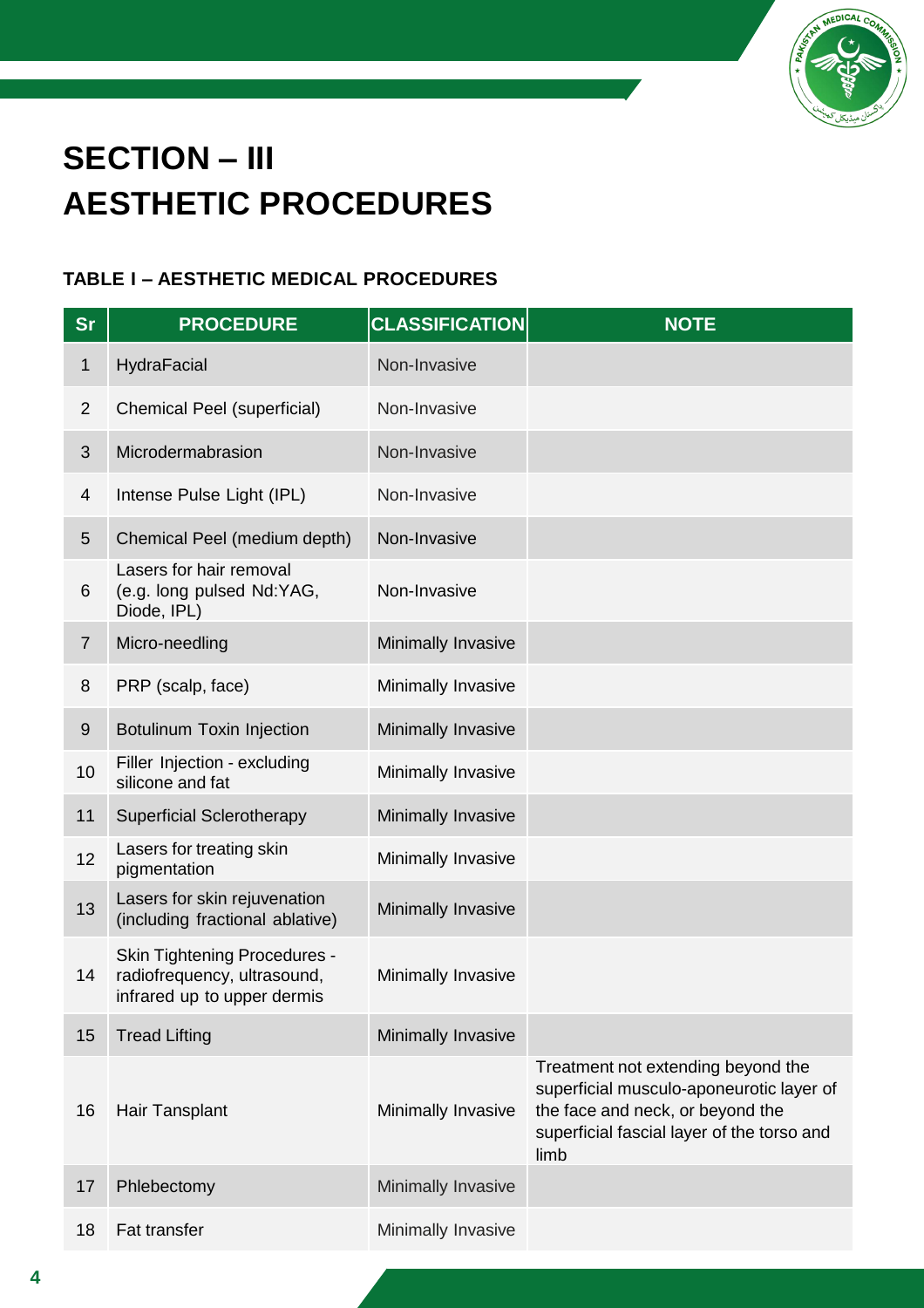

### **TABLE II – AESTHETIC SURGICAL PROCEDURES**

| Sr.           | <b>PROCEDURE</b> | <b>CLASSIFICATION</b> | <b>NOTE</b>                                                                                                                                                       |
|---------------|------------------|-----------------------|-------------------------------------------------------------------------------------------------------------------------------------------------------------------|
| 1             | Hair Transplant  | Invasive Procedure    | Treatment extending beyond the superficial<br>musculo-aponeurotic layer of the face and neck,<br>or beyond the superficial fascial layer of the<br>torso and limb |
| $\mathcal{P}$ | Liposuction      | Invasive Procedure    |                                                                                                                                                                   |
| 3             | Blephroplasty    | Invasive Procedure    |                                                                                                                                                                   |
| 4             | Otoplasty        | Invasive Procedure    |                                                                                                                                                                   |
| 5             | Rhytidectomy     | Invasive Procedure    |                                                                                                                                                                   |

## **SECTION – IV TRAINING FOR AESTHETIC SURGICAL PROCEDURES**

Formal training, as recommended below, is required in following Aesthetic Surgical Procedures for entering any person to the Aesthetic Surgeons Register.

- a. In case a qualified surgeon is already practicing any of these Aesthetic Surgical Procedures for the last five years or more, without any major complaint, they shall be required to provide evidence of the requisite training/experience in that particular procedure by 30th Jun 2022 to be entered in the Aesthetic Surgeons Register. In case, they are unable to provide clear evidence of training/experience, they would need to undergo required training as recommended below.
- b. A surgeon who has acquired recognized post graduate qualification and the curriculum of which included the training of any of the procedures or obtained a further qualification in Aesthetic Surgery from any institution recognized by PMC, shall be exempt from the required training.
- c. Foreign or local trainings (diplomas, additional post graduate qualifications, clinical trainings) acquired by a qualified surgeon fulfilling the requisite training shall be recognized by PMC.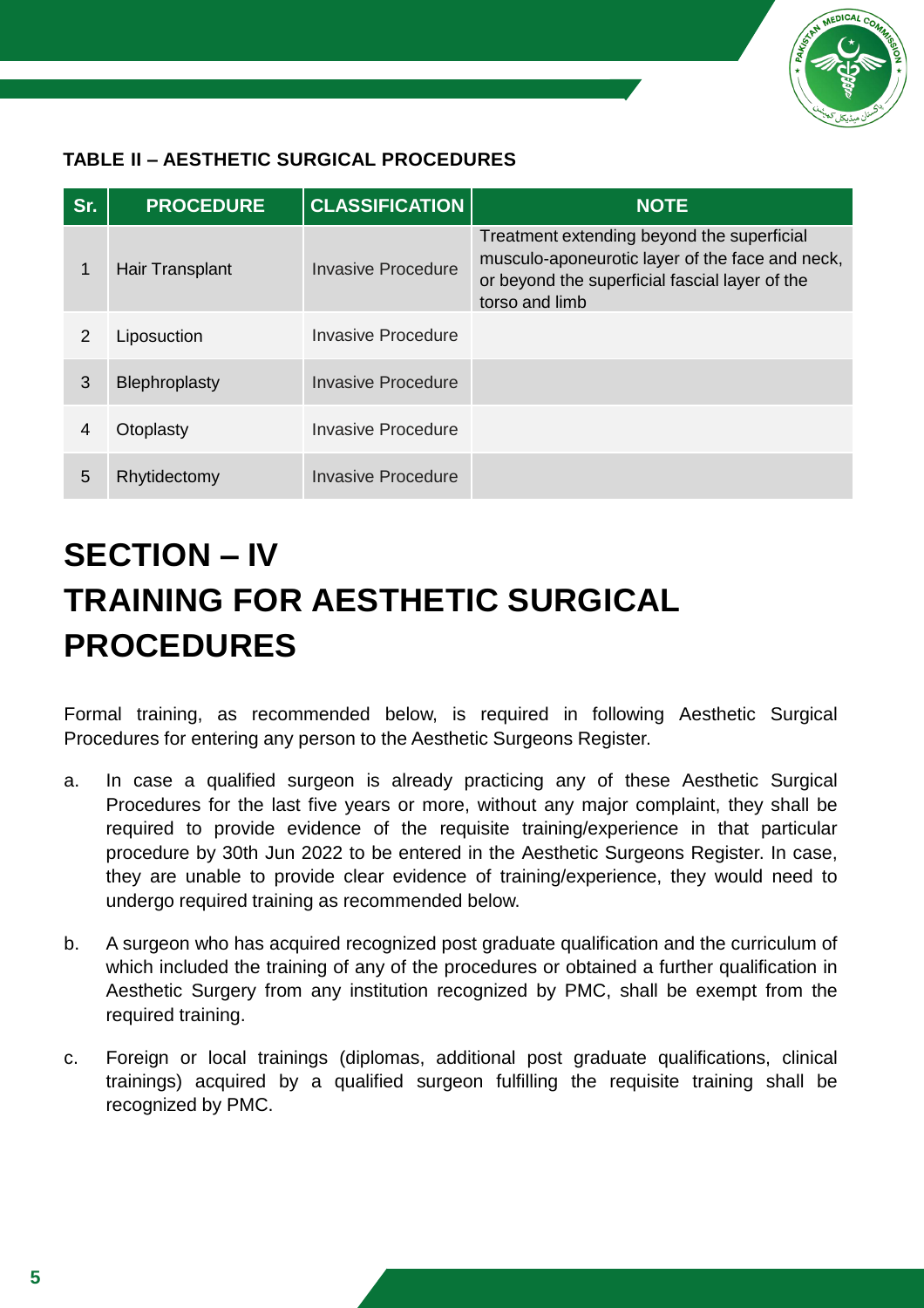

### **TABLE III – TRAINING FOR AESTHETIC SURGICAL PROCEDURES**

| Sr.            | <b>PROCEDURES</b>   | <b>MINIMUM TRAINING</b><br><b>REQUIRED</b> | <b>REQUISITE NUMBER OF</b><br><b>SUPERVISED</b><br><b>PROCEDURES</b><br><b>REQUIRED</b> |
|----------------|---------------------|--------------------------------------------|-----------------------------------------------------------------------------------------|
| 1              | Hair Transplant     | 10 credit hours                            | 10                                                                                      |
| 2              | Phlebectomy         | 10 credit hours                            | 10                                                                                      |
| 3              | Liposuction         | 10 credit hours                            | 10                                                                                      |
| $\overline{4}$ | Blephroplasty       | 10 credit hours                            | 10                                                                                      |
| 5              | Otoplasty           | 10 credit hours                            | 10                                                                                      |
| $6\phantom{1}$ | Rhytidectomy        | 10 credit hours                            | 10                                                                                      |
| $\overline{7}$ | <b>Fat transfer</b> | 10 credit hours                            | 10                                                                                      |

d. A non-core specialist seeking entry to the Aesthetic Surgeons Register for purposes of hair transplant shall be required to complete a minimum 2 year recognized training program properly recorded in a log book and having qualified an exit exam.

### **TRAINING FOR AESTHETIC MEDICINE PROCEDURES**

- a. A Core Specialist or Non-Core Specialist who intends to practice Aesthetic Medicine, must have a Full License issued by PMC and be entered into the Aesthetic Medical Register.
- b. A Core Specialist may perform non-invasive, minimally invasive or invasive procedures subject to having acquired the necessary training. A Non-Core Specialist will be able to perform only non-invasive and minimally invasive procedures after they have acquired the required trainings in individual procedures, as listed below.
- c. A Core-Specialist or Non-Core Specialists, who are already practicing Aesthetic medicine in the country for the last five years or more, without any major complaint, have to provide evidence of the requisite training/experience in each desired procedure by 30th Jun 2022, before they are entered in the Aesthetic Medicine Register. In case, they are unable to provide clear evidence of training/experience, they would need to undergo required training as recommended above.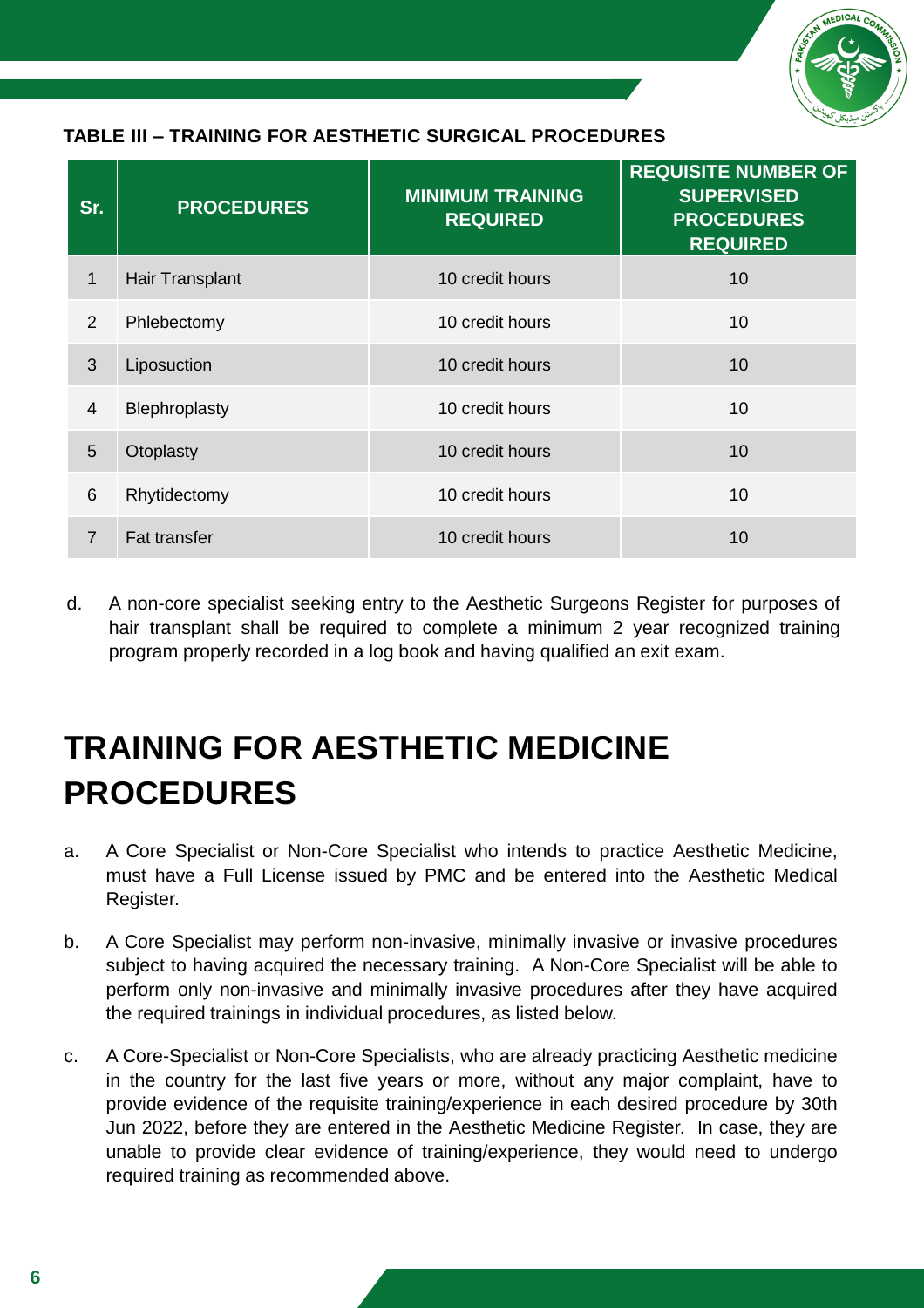

- d. A Core-Specialist who has acquired a recognized post graduate qualification and the curriculum of which included the training of any of the procedures or obtained a further qualification in Aesthetic Medicine from any institution recognized by PMC, shall be exempt from the required training.
- e. Foreign or local trainings (diplomas, additional post graduate qualifications, clinical trainings) acquired fulfilling the requisite training shall be recognized by PMC.

| Sr.              | <b>PROCEDURES</b>                                                                                 | <b>MINIMUM</b><br><b>TRAINING</b><br><b>REQUIRED</b> | <b>REQUISITE</b><br><b>NUMBER OF</b><br><b>SUPERVISED</b><br><b>PROCEDURES</b><br><b>REQUIRED</b> |
|------------------|---------------------------------------------------------------------------------------------------|------------------------------------------------------|---------------------------------------------------------------------------------------------------|
|                  | <b>Non-Invasive Procedures</b>                                                                    |                                                      |                                                                                                   |
| 1                | HydraFacial                                                                                       | 2 credit hours                                       | 10                                                                                                |
| $\overline{2}$   | <b>Chemical Peel (superficial)</b>                                                                | 1 credit hours                                       | 10                                                                                                |
| 3                | Microdermabrasion                                                                                 | 1 credit hours                                       | 10                                                                                                |
| $\overline{4}$   | Intense Pulse Light (IPL)                                                                         | 2 credit hours                                       | 20                                                                                                |
|                  | <b>Minimally Invasive Procedures</b>                                                              |                                                      |                                                                                                   |
| 5                | Chemical Peel (medium depth)                                                                      | 1 credit<br>hours                                    | 10                                                                                                |
| 6                | Micro-needling                                                                                    | 2 credit<br>hours                                    | 10                                                                                                |
| $\overline{7}$   | PRP (scalp, face)                                                                                 | 4 credit<br>hours                                    | 20                                                                                                |
| 8                | Botulinum Toxin Injection                                                                         | 10 credit<br>hours                                   | 30                                                                                                |
| $\boldsymbol{9}$ | Filler Injection<br>- excluding silicone and fat                                                  | 12 credit hours                                      | 30                                                                                                |
| 10               | <b>Superficial Sclerotherapy</b>                                                                  | 4 credit<br>hours                                    | 20                                                                                                |
| 11               | Lasers for treating skin pigmentation                                                             | 2 credit<br>hours                                    | 20                                                                                                |
| 12               | Lasers for skin rejuvenation (including fractional<br>ablative)                                   | 2 credit<br>hours                                    | 20                                                                                                |
| 13               | Lasers for hair removal (e.g. long pulsed<br>Nd:YAG, Diode, IPL)                                  | 2 credit hours                                       | 20                                                                                                |
| 14               | <b>Skin Tightening Procedures</b><br>- radiofrequency, ultrasound, infrared up to<br>upper dermis | 2 credit hours                                       | 20                                                                                                |
| 15               | <b>Thread Lifting</b>                                                                             | 12 credit hours                                      | 30                                                                                                |

#### **TABLE IV – TRAINING FOR AESTHETIC MEDICAL PROCEDURES**

\* Notwithstanding the above, a non-core specialist seeking accreditation in hair transplant procedures (medical) shall as a practitioner in addition to the prescribed general requirements noted above should have obtained training and qualification which includes an exit exam and a minimum of 2 years of training properly recorded in a log book.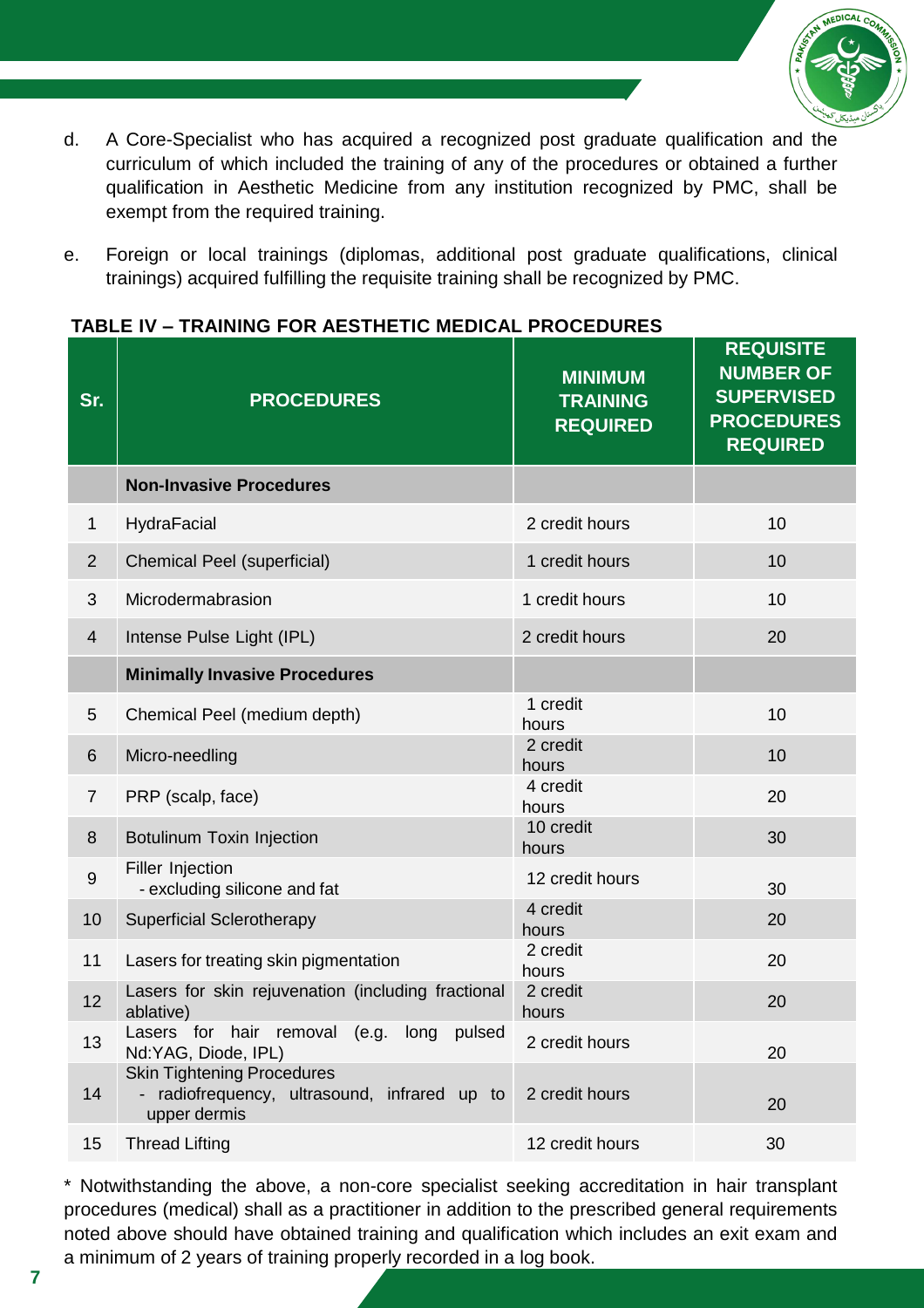

## **SECTION – V TRAINING METHODOLOGY & PATHWAYS**

- a. Healthcare Institutions or Healthcare Facilities registered with Health Care Commission, or the alterative registration authority will be authorized to conduct training sessions for Aesthetic procedures by the Core-Specialists and Non-Core Specialist.
- b. These registered training facilities will apply and get recognized by the Pakistan Medical Commission (PMC) for these training activities after being inspected and duly accredited.
- c. These institutions will construct **training modules** in the light of recommendations of a Credentialing Committee formed by PMC in collaboration with the College of Physicians and Surgeons. The training module should be owned and principally run by a Core Specialist and should be research oriented with publications. Non-Core Specialists can be trainers employed for training an approved training module.
- d. These institutions may employ or hire **qualified trainers** who fulfill the criteria recommended by the Credentialing Committee.
- e. These institutions will issue diplomas/certificates of formal training in particular aesthetic procedures to the successful trainees, which on submission to PMC shall make them eligible for entry into the relevant Register accreditating them for practice in procedures in which they have been formally trained.
- f. Random training sessions by individuals or a group of individuals will not be permissible as an alterative to requisite primary training and may only be considered as part of CME's or CPD's.

#### **TRAINING MODULES:**

Training modules will be comprised of following parts:

#### **a. Introductory module (6 credit hours)**:

- i. This module would be common for all aesthetic procedures.
- ii. The Introductory Module will be a comprehensive introduction to the understanding of the basic sciences, ethics, patient safety and medico-legal issues related to Aesthetic Medical Practice. It will provide fundamental knowledge and will be a prerequisite for the subsequent Aesthetic Medical and Surgical Practice Modules.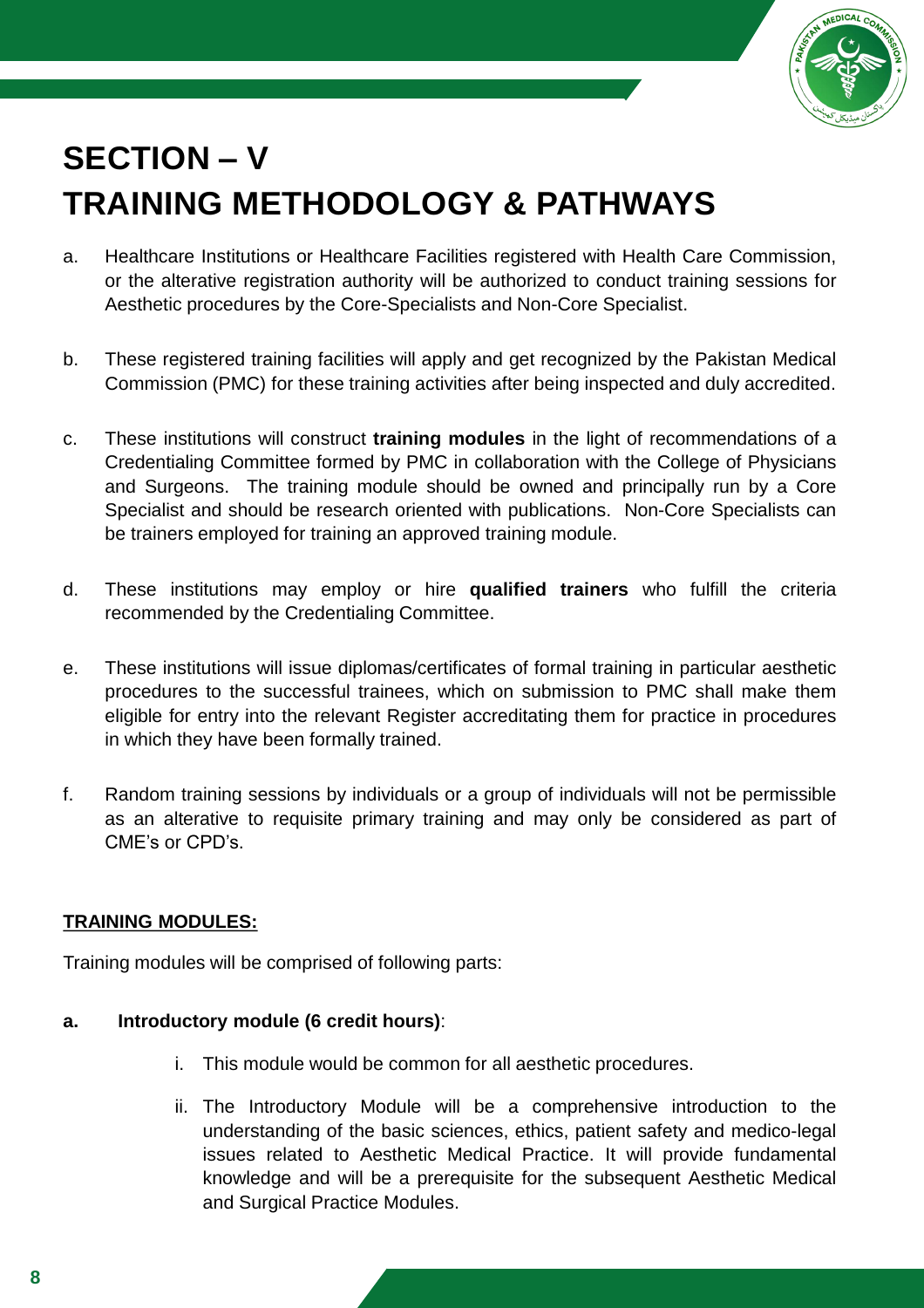

#### **b. Training modules**:

i. The credit hours requirement for each training and the required number of supervised procedures endorsed in the log book, duly signed/approved by the trainer/supervisor, are given in respective sections.

Each credit hour means one hour of training/teaching/hands-on training. These credit hours may be achieved after single or multiple courses on one subject.

### **CRITERIA FOR A QUALIFIED TRAINER:**

- a. Any supervisor of FCPS/MCPS/MD being a Core Specialist, having special interest in Aesthetics, and having trained/studied in their post graduate curriculum the requisite aesthetic procedures, qualifies to be the trainer in such courses.
- b. Any FCPS/MCPS/MD being a Core Specialist, who is not a supervisor but having trained/studied in their post graduate curriculum the requisite aesthetic procedures and has completed number of a particular aesthetic procedure 3 times of those required by the doctors undergoing Aesthetic training and provides clear evidence of his/her training/experience, can be a trainer for that particular Aesthetic procedure.
- c. Any Non-Core Specialist, who has acquired a formal recognized training in aesthetic procedures and has completed number of a particular aesthetic procedures 4 times of those required by the doctors undergoing Aesthetic procedure and provides clear evidence of his/her training/experience, can be a trainer for that particular Aesthetic procedure.
- d. Any Core Specialist or Non-Core Specialist, who has acquired Fellowship/Post Graduate Qualification in Aesthetic Medicine or Aesthetic Surgery recognized by PMC, can also be a trainer.
- e. The trainers must by 30th December 2023 have at least 3 publications in the international or reputable national journals in aesthetic related topics.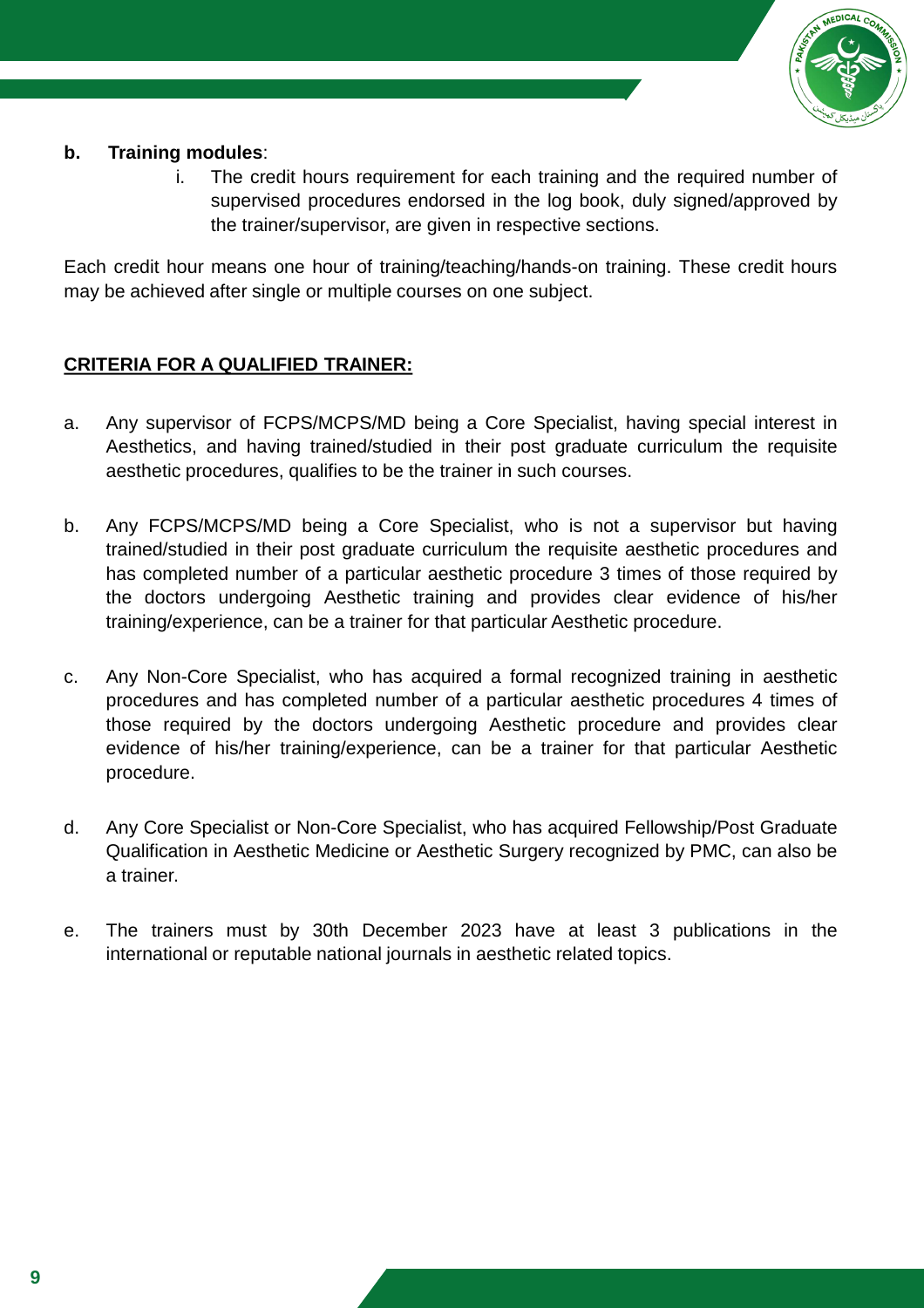

## **SECTION – VI ETHICS**

- a. Aesthetic practitioners must exercise strict patient selection criteria to determine whether the patient recognizes the long term process and effect of the procedure and undertake a psychological analysis where required if concerned about the patients motivations.
- b. Aesthetic practitioners must communicate to the patient about the risks involved, the possible side effects and obtain valid consent from the patient directly if an adult.
- c. Aesthetic practitioners must observe all aspects of the Code of Professional Conduct.
- d. Aesthetic practitioners must undertake procedures in a properly equipped healthcare facility.
- e. Aesthetic practitioners must immediately refer a patient to a specialist in the event of a complication arising out of a procedure which is beyond the training and credentialing of the Aesthetic practitioners.

## **SECTION – VII ALLIED HEALTH PROFESSIONALS**

In addition, the Commission hereby issues recommendations for identification of the Aesthetic Procedures that an Allied Healthcare Professional, who is not a qualified licensed doctor, can perform with specific credentialing pathways. These recommendations are for consideration of the Allied Health Council who regulate the Allied Healthcare Professionals.

### **Procedures that an Allied Healthcare Professional can perform with specific credentialing pathways:**

- a. Allied Healthcare Professional are not allowed to perform aesthetic procedures independently; however, they can be hired by an Aesthetic Practitioner to work under their supervision.
- b. Only those Allied Healthcare Professional will be hired to assist aesthetic professionals under supervision who have undergone formal training in following aesthetic procedures. Aesthetic practitioners must undertake procedures in a properly equipped healthcare facility.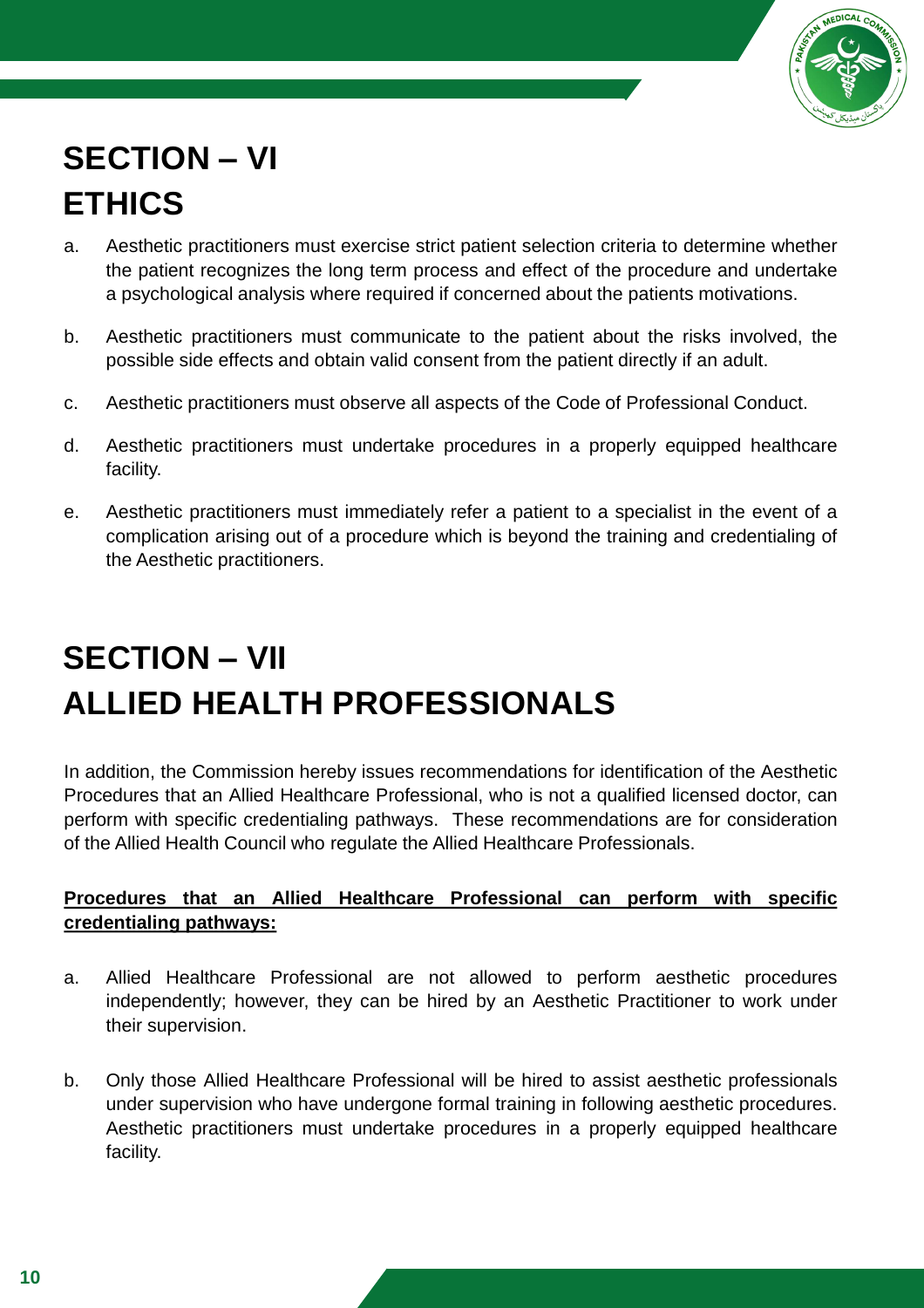

| Sr.            | <b>PROCEDURES</b>                                                                                  | <b>MINIMUM</b><br><b>TRAINING</b><br><b>REQUIRED</b> | <b>REQUISITE</b><br><b>NUMBER OF</b><br><b>SUPERVISED</b><br><b>PROCEDURES</b><br><b>REQUIRED</b> |
|----------------|----------------------------------------------------------------------------------------------------|------------------------------------------------------|---------------------------------------------------------------------------------------------------|
| $\mathbf 1$    | <b>Chemical Peel (superficial)</b>                                                                 | 2 credit hours                                       | 20                                                                                                |
| $\overline{2}$ | Microdermabrasion/Hydra-facial                                                                     | 2 credit hours                                       | 20                                                                                                |
| 3              | Intense Pulse Light (IPL)                                                                          | 2 credit hours                                       | 20                                                                                                |
| $\overline{4}$ | Chemical Peel (medium depth)                                                                       | 2 credit hours                                       | 20                                                                                                |
| 5              | Micro-needling                                                                                     | 2 credit hours                                       | 20                                                                                                |
| 6              | Lasers for treating skin pigmentation                                                              | 2 credit hours                                       | 20                                                                                                |
| $\overline{7}$ | Lasers for skin rejuvenation /fractional<br>lasers                                                 | 2 credit hours                                       | 20                                                                                                |
| 8              | Lasers for hair removal<br>(e.g. long pulsed Nd:YAG, Diode)                                        | 2 credit hours                                       | 20                                                                                                |
| $9$            | <b>Skin Tightening Procedures</b><br>- Radiofrequency, Ultrasound, infrared- up to<br>upper dermis | 2 credit hours                                       | 20                                                                                                |
| 10             | Hair Transplant Technicians                                                                        | 4 credit hours                                       | 40                                                                                                |